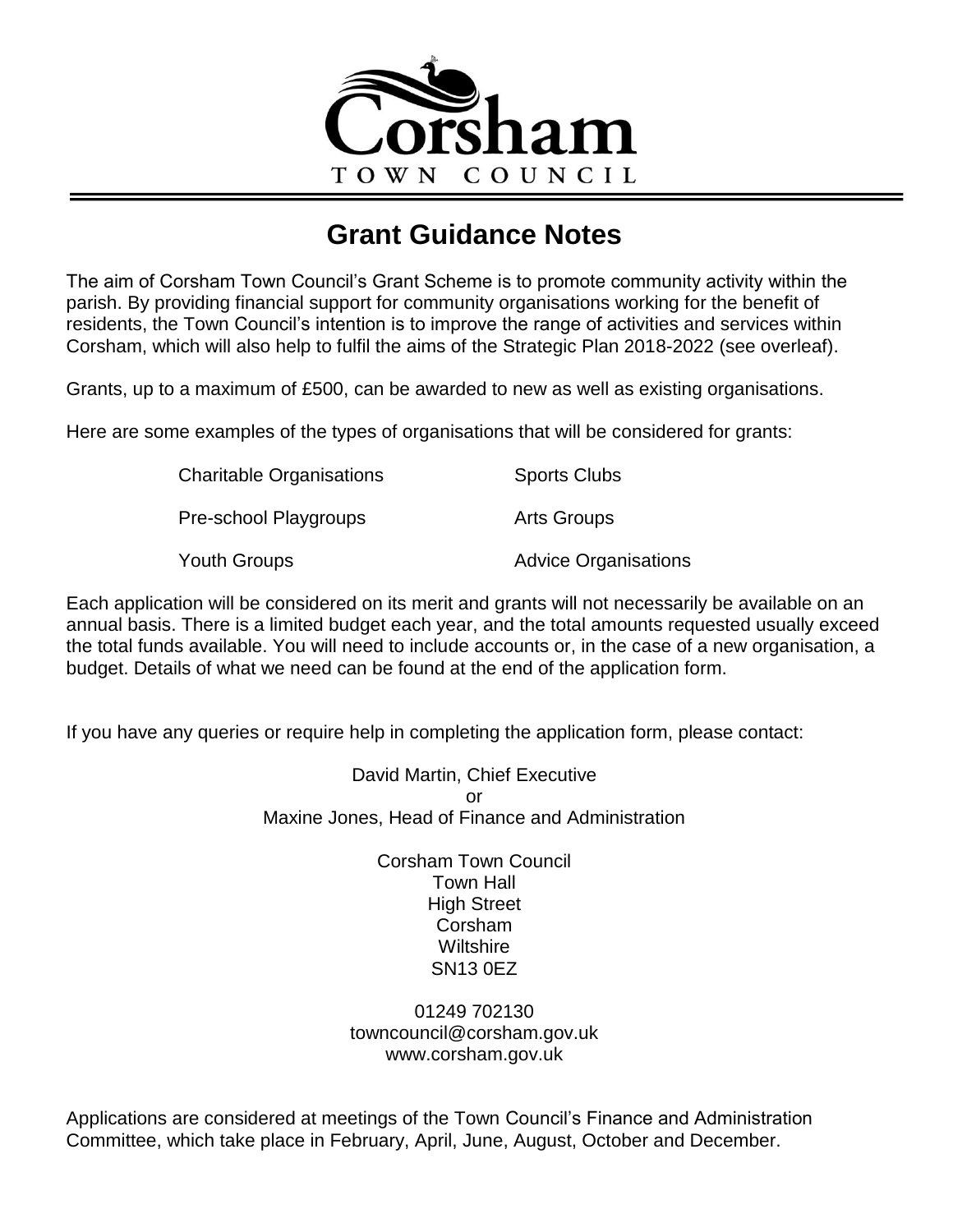# **Grant Applications and Corsham Town Council's Strategic Plan**

Corsham Town Council's Strategic Plan 2018-2022 has a number of themes that could be relevant to local groups and organisations. Please see the examples below:

## **Safe and Healthy Community** *Will the grant application:*

Target old-age and loneliness and explore opportunities to bring old and young together.

Encourage greater physical activity across the age groups.

Support local healthcare groups, particularly those that provide services and activities for older people.

# **Open for Business**

# *Will the grant application:*

Support and encourage new and existing businesses to create and grow a diverse economy. Support 'buy local' schemes and incentives.

Develop relationships between local employers and local young people?

# **Opportunities to Thrive**

## **Will the grant application:**

Support new initiatives that provide a broader range of opportunities to improve health, skills and knowledge.

# **Cultural Corsham**

# *Will the grant application:*

Promote Corsham as a place in which to live and create.

Encourage events and activities that engage the local community?

Promote Corsham as a 'go-to' place to help creative ideas happen through linking people in Corsham.

# **Sustainable Corsham**

# *Will the grant application:*

Help towards making Corsham environmentally sustainable through protection of our environment.

## **Eligibility Criteria**

Priority will be given to grants that help to fulfil the aims and objectives of the Town Council's Strategic Plan.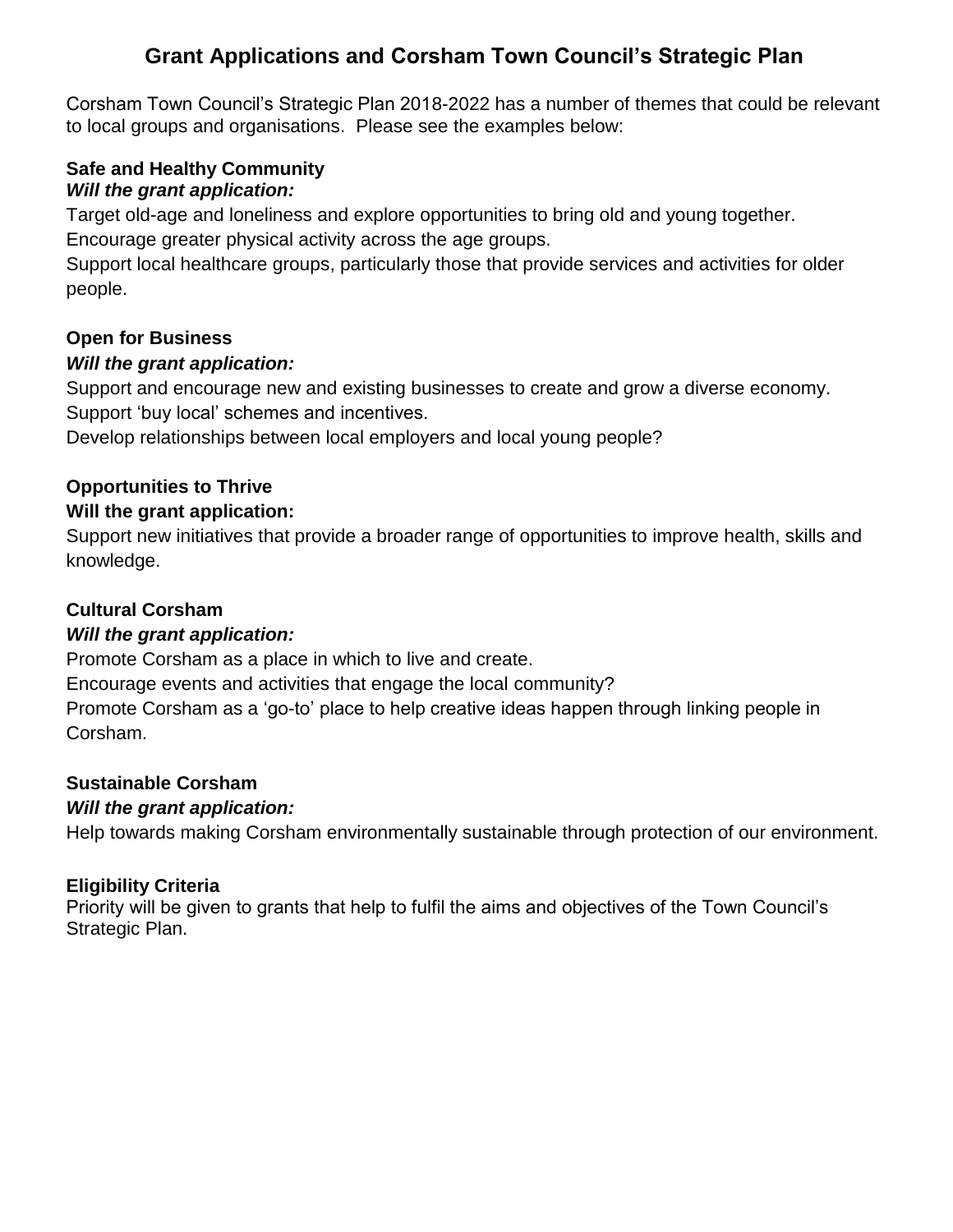

# **Application for a Grant Application Form**

| What project or activity would the money be used for and how would it benefit Corsham?                                                                                                                                               |
|--------------------------------------------------------------------------------------------------------------------------------------------------------------------------------------------------------------------------------------|
|                                                                                                                                                                                                                                      |
|                                                                                                                                                                                                                                      |
|                                                                                                                                                                                                                                      |
| How many people or what proportion of the people who would benefit live in the Corsham parish?                                                                                                                                       |
|                                                                                                                                                                                                                                      |
| Which themes, aims and/or objectives of the Strategic Plan will be met by your project or activity?                                                                                                                                  |
|                                                                                                                                                                                                                                      |
|                                                                                                                                                                                                                                      |
|                                                                                                                                                                                                                                      |
| Specifically, how much money are you requesting from the Town Council towards the project or<br>activity? (The maximum allowed is £500 unless prior approval has been given in accordance with<br>the Town Council's Grants Policy). |

Amount requested £……………………..…................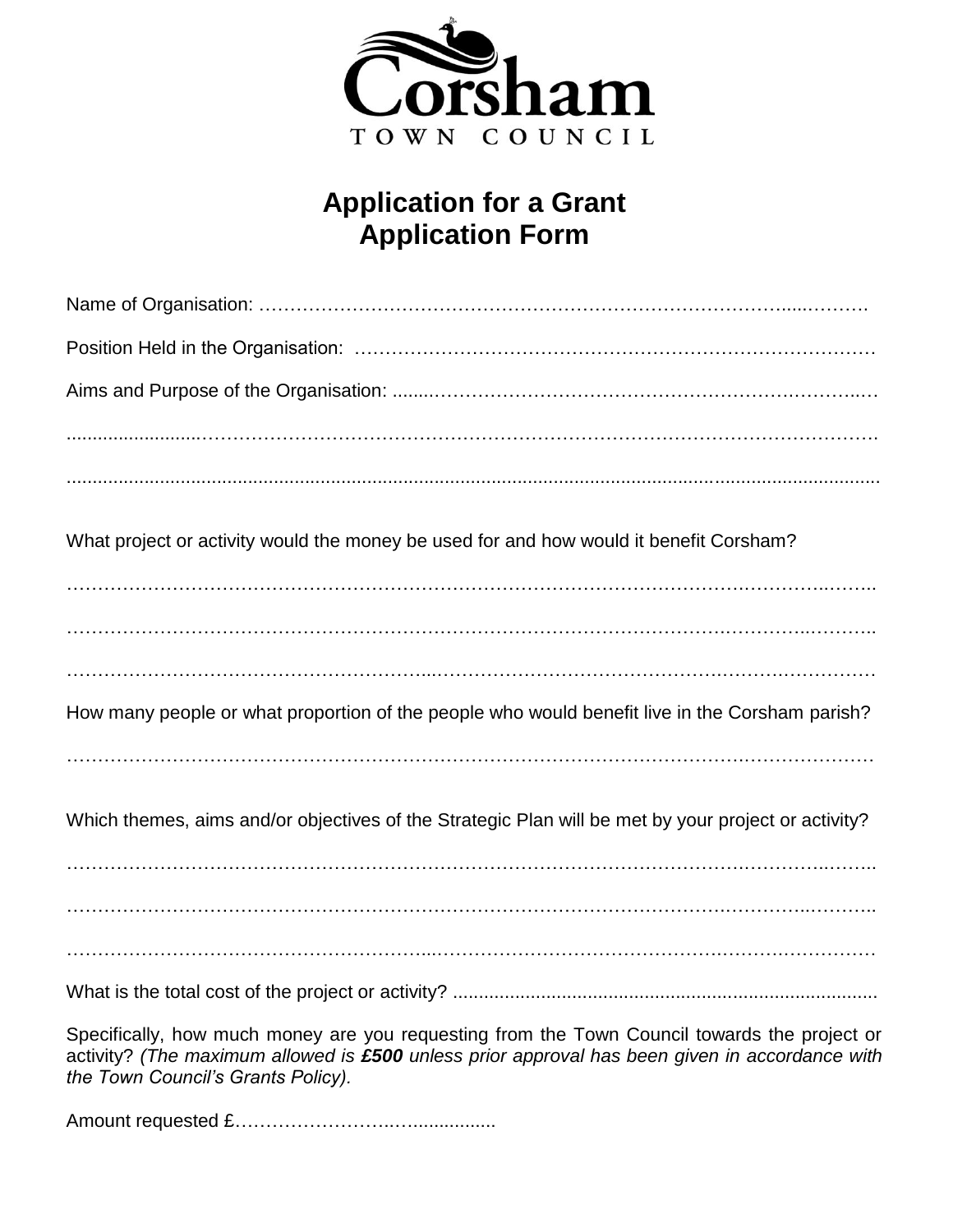If the money requested only forms a part of the overall cost, what would this grant be specifically spent on in the context of the project or activity?

……………………................................................................................................................................

.............................................................................................................................................................

Is the Organisation: (a) not for profit? Yes  $\Box$  No  $\Box$  (b) a charitable organisation? Yes  $\Box$  No  $\Box$ 

Has a grant application for this project or activity been made to the Area Board or any other organisation? Yes  $\square$  No  $\square$ 

If Yes, please give details and the result of the application if known:

…………………………………………………………………………………………………..………………

Have you received a Corsham Town Council grant within the previous two years?

Amount £……………………….. Year…………………………..

**This application must be supported by a Financial Statement showing Income and Expenditure and Balance Sheet for the previous accounting year. For new initiatives or activities a budget forecast will be acceptable. All questions on this form must be completed but you may attach supporting information.**

*Press and Publicity - By receiving and accepting your grant you have made a commitment to using the Town Council's logo when publicising the award. The Town Council may also publicise the grant and organisation which has benefitted.*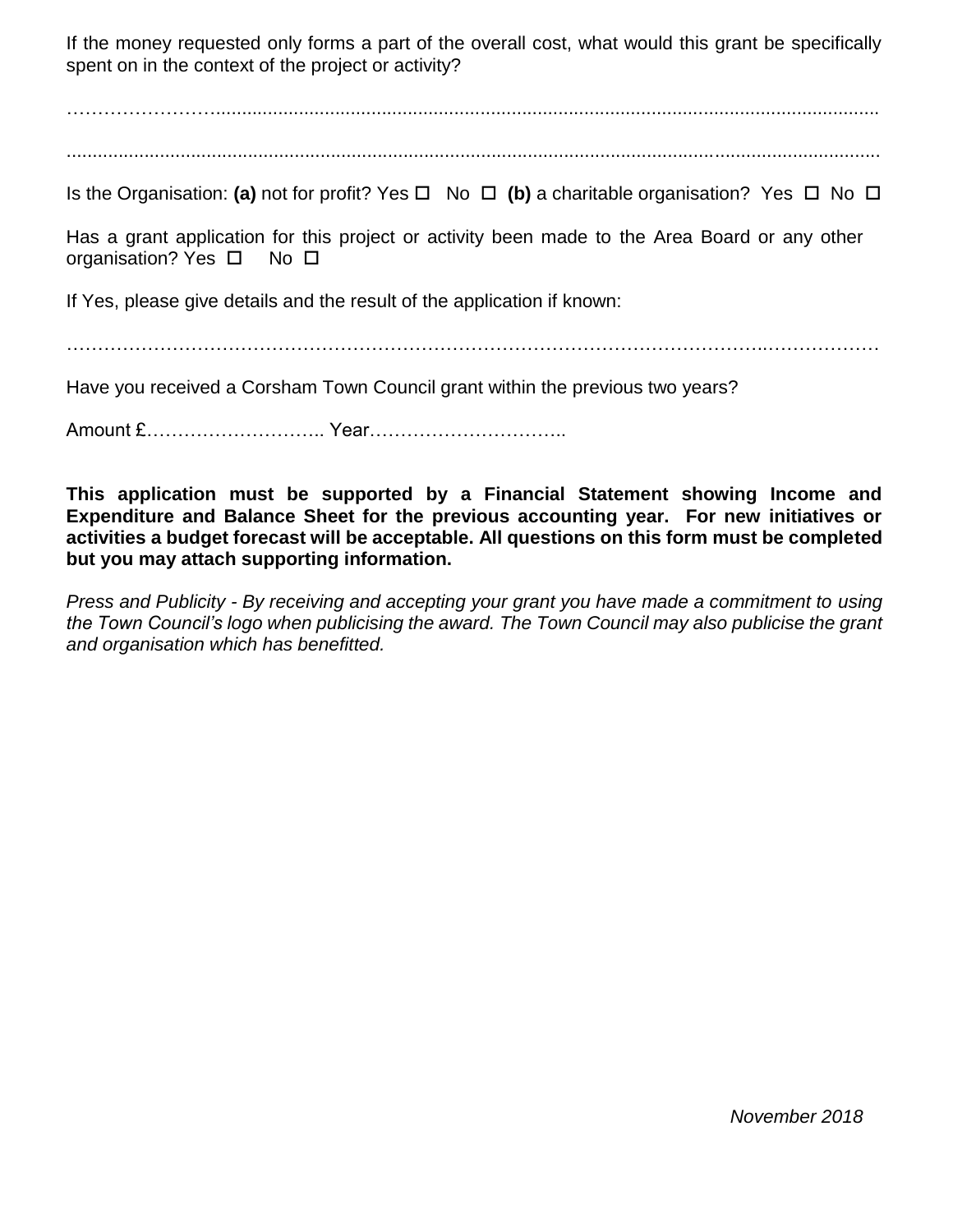| If your grant application is successful please name to whom the cheque should be made payable<br>or the BACS Remittance information (Bank, Branch, Sort Code and Account Number): |
|-----------------------------------------------------------------------------------------------------------------------------------------------------------------------------------|
|                                                                                                                                                                                   |
|                                                                                                                                                                                   |
|                                                                                                                                                                                   |

**For Office Use**

**Date Application Received:**

**Date Acknowledged:**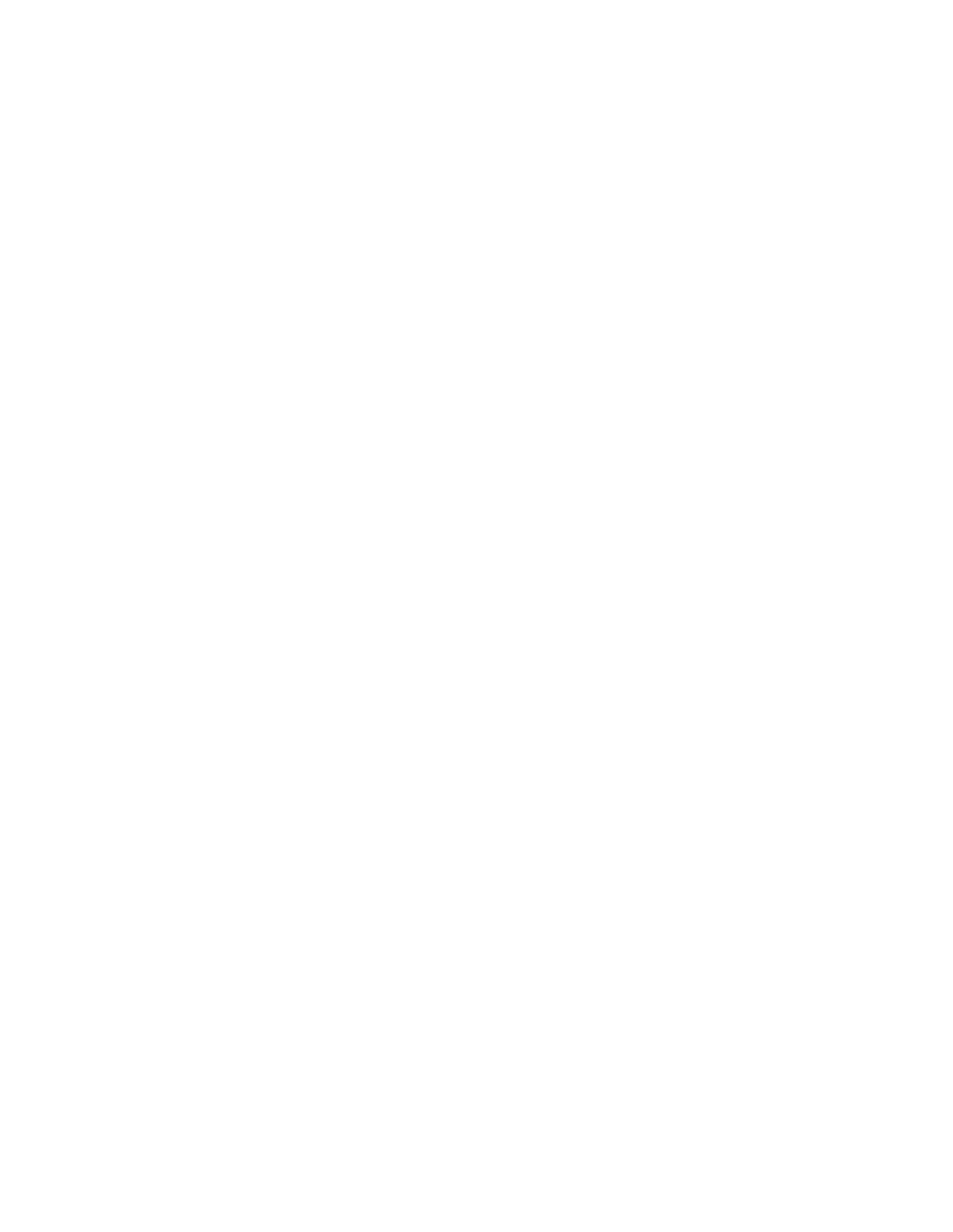

**Town Hall, High Street, Corsham, Wiltshire SN13 0EZ Tel: 01249 702130 Email: towncouncil@corsham.gov.uk www.corsham.gov.uk**

#### **Privacy Notice**

#### **When you contact us**

The information you provide Corsham Town Council will be processed and stored to enable us to contact you and respond to your correspondence, provide information and/or access our facilities and services. Your personal information will not be shared or provided to any other third party, except where you give us your consent to do so.

#### **The Councils Right to Process Information**

General Data Protection Regulations Article 6 (1) (a) (b) and (e)

Processing is with consent of the data subject or Processing is necessary for compliance with a legal obligation or Processing is necessary for the performance of a task carried out in the public interest or in the exercise of official authority vested in the controller

#### **Information Security**

Corsham Town Council has a duty to ensure the security of personal data. We make sure that your information is protected from unauthorised access, loss, manipulation, falsification, destruction or unauthorised disclosure. This is done through appropriate technical measures and appropriate policies. Copies of these policies are available on request.

We will only keep your data for the purpose it was collected for and only for as long as is necessary. After which it will be deleted. (You may request the deletion of your data held by Corsham Town Council at any time.)

### **Children**

We will not process any data relating to a child (under 13) without the express parental/ guardian consent of the child concerned.

#### **Access to Information**

You have the right to request access to the information we have on you. You can do this by contacting our Data Control Officer: David Martin, Chief Executive (dmartin@corsham.gov.uk).

#### **Information Correction**

If you believe that the information we have about you is incorrect, you may contact us so that we can update it and keep your data accurate. Please contact: David Martin, Chief Executive (dmartin@corsham.gov.uk) to request this.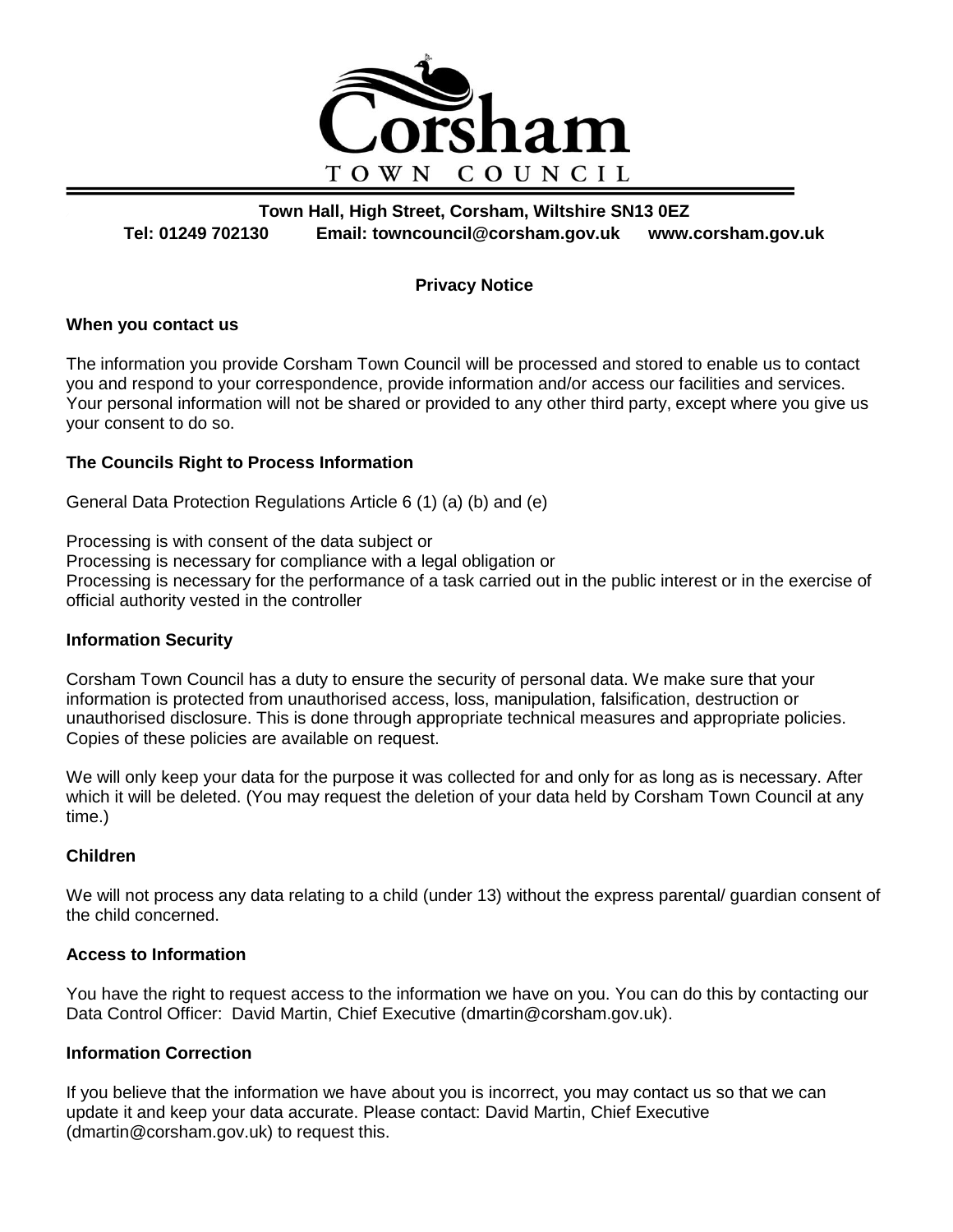#### **Information Deletion**

If you wish Corsham Town Council to delete the information about you please contact: David Martin, Chief Executive (dmartin@corsham.gov.uk) to request this.

#### **Right to Object**

If you believe that your data is not being processed for the purpose it has been collected for, you may object. Please contact David Martin, Chief Executive (dmartin@corsham.gov.uk) to do this.

#### **Rights Related to Automated Decision Making and Profiling**

Corsham Town Council does not use any form of automated decision making or the profiling of individual personal data.

**Conclusion:** In accordance with the law, we only collect a limited amount of information about you that is necessary for correspondence, information and service provision. We do not use profiling, we do not sell or pass your data to third parties. We do not use your data for purposes other than those specified. We make sure your data is stored securely. We delete all information deemed to be no longer necessary. We constantly review our Privacy Policies to keep it up to date in protecting your data. (You can request a copy of our policies at any time.)

#### **Complaints**

If you have a complaint regarding the way your personal data has been processed, you may make a complaint to our Data Protection Officer: i-west@bathnes.gov.uk and the Information Commissioners Office casewprl@ico.org.uk Tel: 0303 123 1113